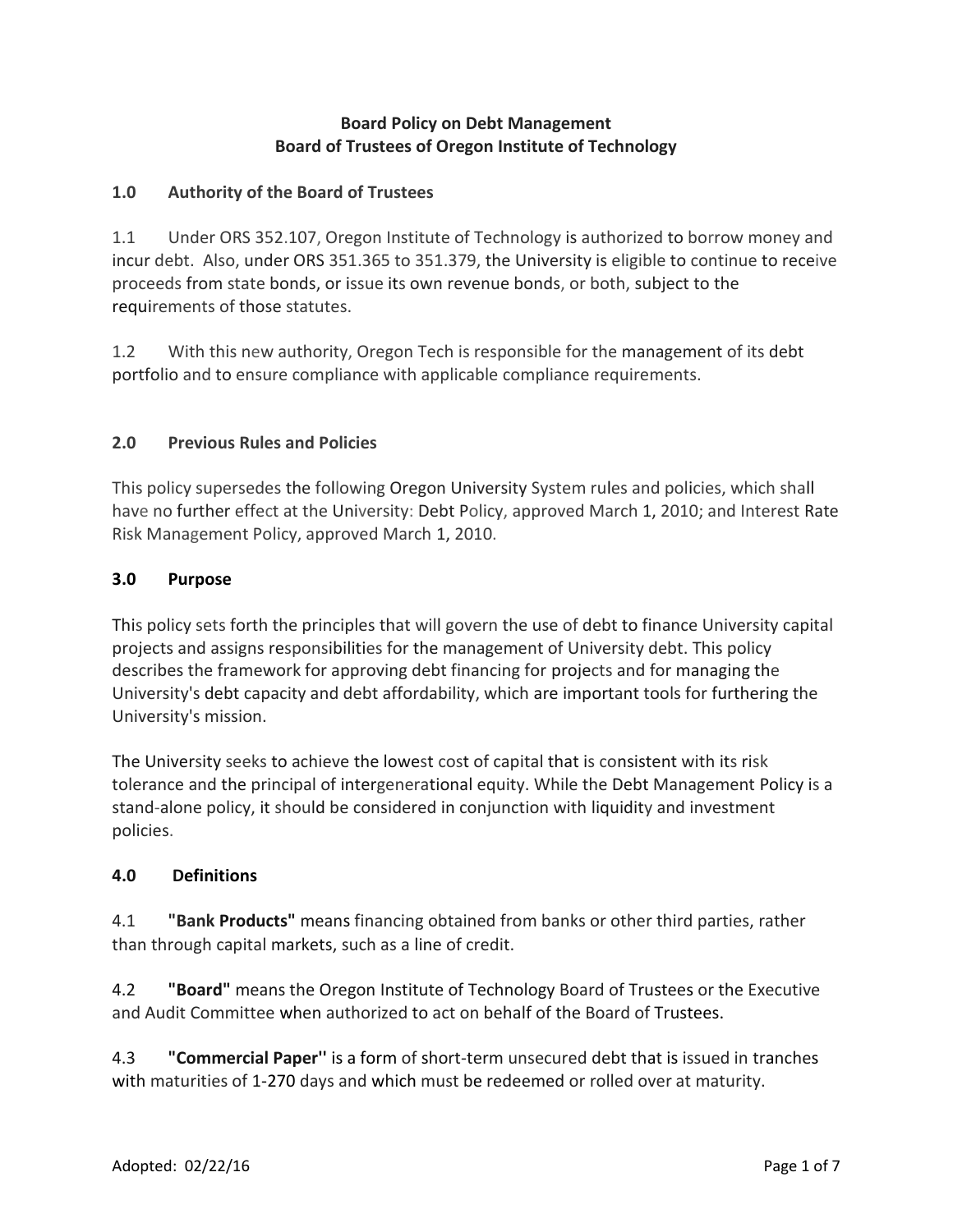Commercial Paper may provide interim financing for projects in anticipation of philanthropy, planned issuance of long-term debt or other sources of funds.

4.4 **"State-Paid Debt"** means borrowings that are expected to be repaid from state appropriations. This includes Article Xl-G Bonds, Article Xl-M Bonds, certain Article Xl-Q Bonds, Lottery Bonds, and certain State Energy Loan Program (SELP) loans.

4.5 **"University-Paid Debt"** means borrowings that are expected to be repaid from revenues of the University. This includes Article Xl-F(l) Bonds, certain Article Xl-Q Bonds, certain SELP loans, Revenue Bonds, Bank Products, Commercial Paper, and alternative financing structures, such as public-private partnerships, that would be either included in the University's balance sheet or considered on-credit by rating agencies.

4.6 **"Internal Financing"** means the short-term loaning of University funds for use on a particular University project. Internal Financing may be utilized for emergency physical plant needs or for other purposes, such as to provide matching funds for Article Xl-G Bonds in anticipation of philanthropy.

4.7 **"Revenue Bonds"** means bonds issued by the University based on its own credit rating. For the purpose of this policy, Revenue bonds includes all debt, obligations, or extensions of credit incurred or received by the University, both short- and long-term, that are not Article Xl-F(l) Bonds, Article Xl-G Bonds, Article Xl-M Bond, Article Xl-Q Bonds, Lottery Bonds, or SELP loans. Revenue Bonds may be backed by a general or specific revenue pledge of the University and do not require legislative approval.

# **5.0 Roles and Responsibilities**

- 5.1 The Board of Trustees retains authority and responsibility for:
	- 5.1.1 Reviewing and approving capital projects in an amount greater than \$1 million, regardless of source of funding or consideration of debt financing.
	- 5.1.2 Reviewing and approving any debt financing in an amount greater than \$1 million.
	- 5.1.3 Reviewing and approving land and improvement leases with a total consideration exceeding \$1 million or a lease term over 15 years.
	- 5.1.4 Approving this policy, amending this policy as necessary, and reviewing this policy at least every five years.

5.2 The Board delegates to the President, who may further delegate to the Vice President for Finance and Administration, authority and responsibility for:

- 5.2.1 Implementing this policy.
- 5.2.2 Reviewing and approving, provided that doing so is consistent with sound fiscal management and consistent with the ratios defined in Section 7.0 of this policy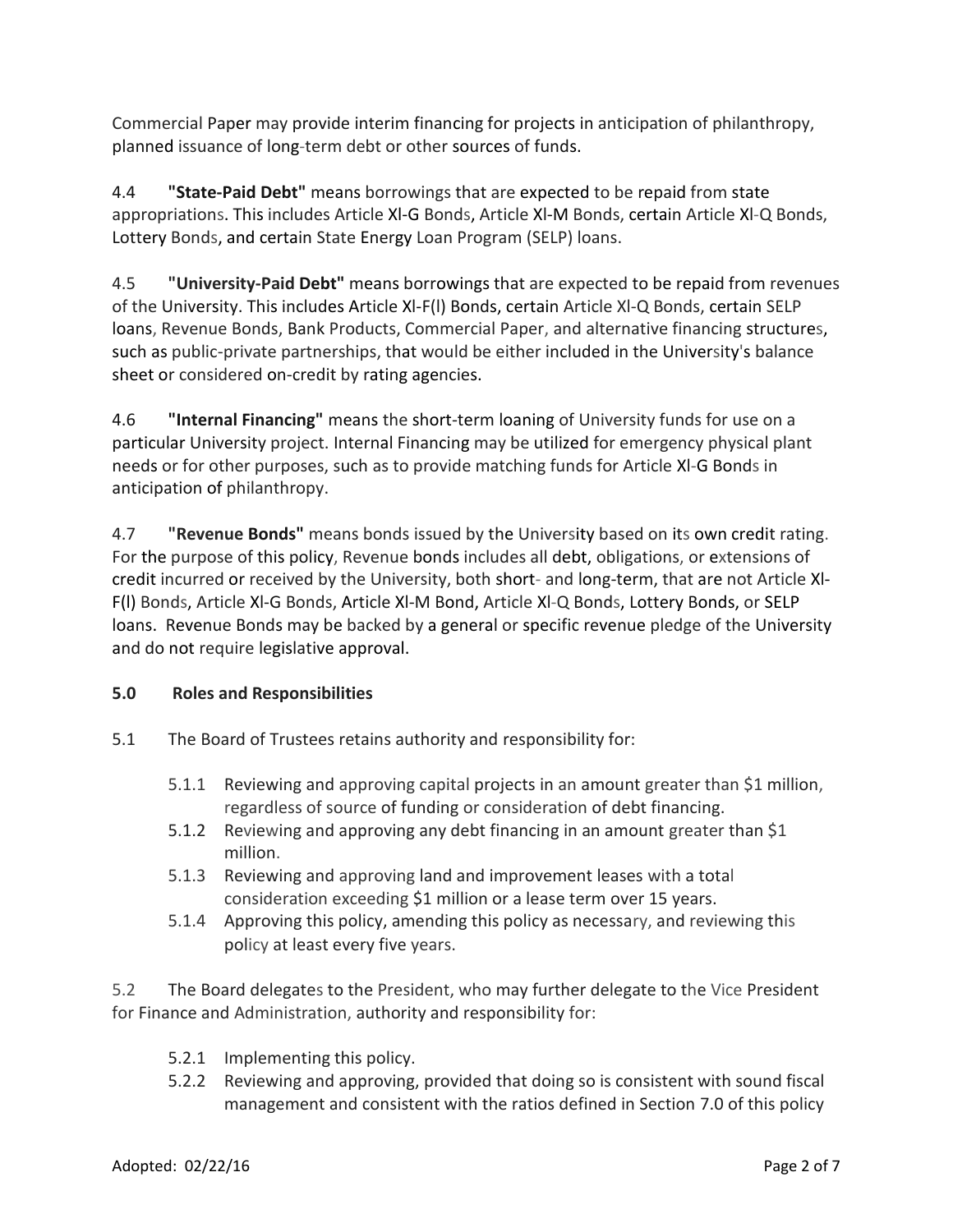and the President or the President's delegate has a good-faith belief that doing so is consistent with best interests of the University:

5.2.2.1 capital projects in an amount up to \$1 million, regardless of source of funding or consideration of debt financing;

5.2.2.2 debt financing in an amount up to \$1 million; and

5.2.2.3 land and improvement leases with a total consideration up to \$1 million or a lease term up to 15 years.

- 5.2.3 Establishing a comprehensive compliance program for debt management and post-issuance compliance. Such a program is to clearly assign responsibilities within the University, require the prudent investment of unspent bond funds, and require regular monitoring to satisfy continuing disclosure requirement and ensure compliance with this policy, bond resolutions, bond covenants, and applicable laws, regulations and other requirements. This program must include a post-issuance compliance policy addressing legal requirements imposed by the Securities and Exchange Commission and Internal Revenue Service and all other relevant laws relating to the use of debt, particularly tax-advantaged debt. The post-issuance compliance policy must include, at a minimum, the procedures and systems used to monitor compliance, the responsibilities of the compliance officer, private use and arbitrage analysis requirements, and records management and retention guidelines.
- 5.2.4 Retaining expert advisors, including bond counsel, financial advisors, underwriters, paying agents, and other related service providers in connection with the use, issuance and management of university debt. The solicitation and selection process for such services will comply with the University's procurement requirements. The retention of such advisors should be reconsidered at least every five years.
- 5.2.5 Analyzing and presenting recommendations to the Board in connection with each proposed debt financing transaction reviewed by or submitted to the Board for approval, after (1) identification of the source of repayment for each project, together with proforma financial statements and related assumptions, and (2) consideration of internal coverage requirements for each project and/or auxiliary providing repayment.
- 5.2.6 Pricing of Revenue Bonds, recognizing that the Oregon State Treasurer possesses authority to price debt issued as part of the debt programs administered by the State.
- 5.2.7 For previously issued state general obligation bonds from which University received proceeds, approval of refunding opportunities determined by the State Treasurer to be in the best interests of the State of Oregon.
- 5.2.8 Overseeing management of daily activities relating to debt use, management and issuance.
- 5.2.9 Entering into or endorsing reimbursement resolutions, authorization resolutions, and such other documents as may be necessary for any debt issuance previously authorized by the Board, the President, or the President's delegate.
- 5.2.10 Approving Internal Financings up to limit provided in Section 8.0 of this policy.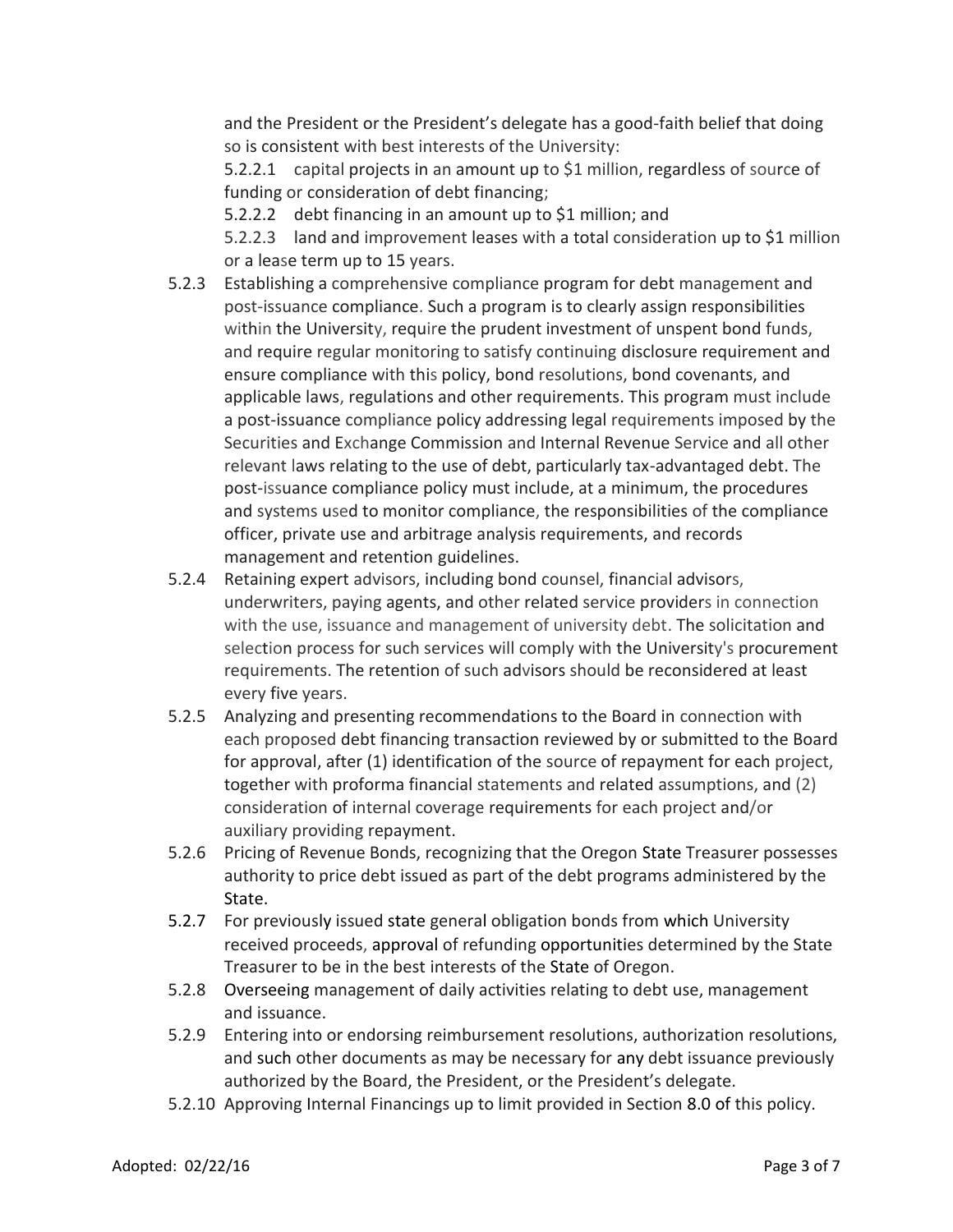# **6.0 Conditions Governing Issuance of Debt**

6.1 The University may use debt financing for academic, administrative, and auxiliary facilities and equipment, as well as any other infrastructure needs or property acquisitions, that are consistent with the University's mission and strategic priorities and part of the University's capital plan.

6.2 No University-Paid Debt or State-Paid Debt in an amount greater than \$1 million will be issued or sought without prior approval of the Board, including land and improvement leases with total payments greater than \$1 million over the term of the lease. When the University issues or seeks University-Paid Debt, the Board's authorizing resolution will generally include its finding, based on an analysis of debt affordability and capacity, that the financed project is both self-liquidating and self-supporting. The Board may make exceptions for projects that further the University's mission, even if not self-liquidating and self-supporting, taking into consideration other unobligated and legally-available revenues of the University.

6.3 No University-Paid Debt in an amount greater than \$1 million will be issued or sought without prior analysis and notification to the Board of all covenants associated with such issue.

6.4 University-Paid Debt may be repaid from general revenues of the University or may be secured by a specified revenue stream.

- 6.5 When issuing or seeking University-Paid Debt or State-Paid Debt:
	- 6.5.1 The University will evaluate the form of debt that is best suited for the project, taking into consideration debt-type characteristics, costs and risks.
	- 6.5.2 The University will seek the lowest available cost of capital, taking into consideration administrative capacity, the University's risk tolerance, and the need to sustain adequate flexibility to allow the University to achieve its strategic goals.
	- 6.5.3 The University will determine whether to issue debt through the State (if eligible) or independently, taking into consideration the cost of capital, financial flexibility and the use of debt capacity.
	- 6.5.4 The University will identify a source of repayment and demonstrate that sufficient revenues are available to support debt service over the life of the financing.
	- 6.5.5 The maturity and term of debt repayment will be determined based on the expected availability of resources, other long term goals and obligations of the borrowing unit and the University, the useful life of the assets being financed, and market conditions at the time of financing. The term of a debt financing will not exceed 1.2 times the estimated useful life of the property and equipment being financed.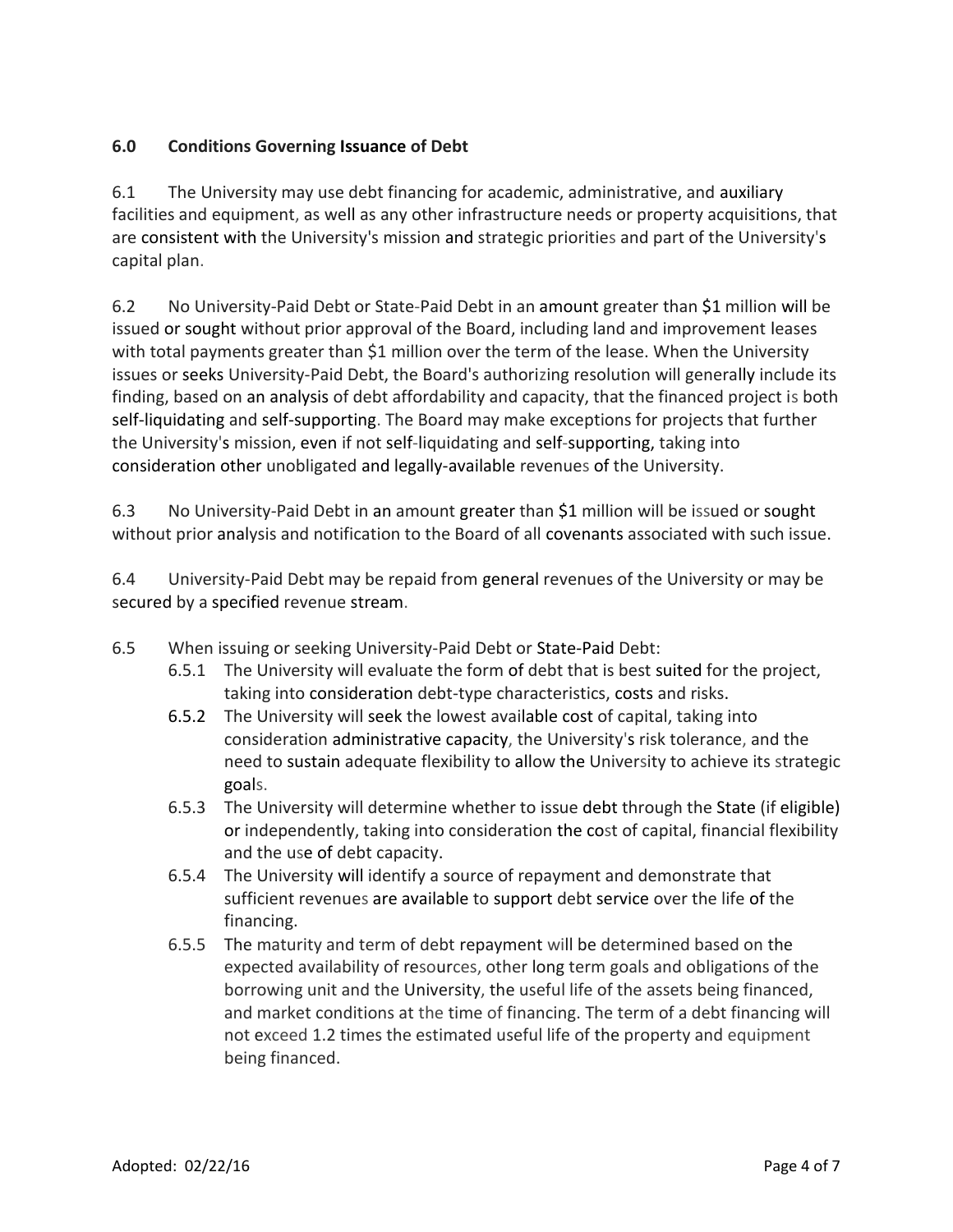- 6.5.6 If debt is issued through the State, the University will adhere to the requirements set forth by the State.
- 6.5.7 As long as the University intends to remain eligible to receive proceeds from Article Xl(F )( l ) Bonds or Article Xl-Q Bonds to be repaid in whole or in part from University revenues or other moneys under control of the University, the University will not issue Revenue Bonds without first obtaining the approval of the State Treasurer, as provided in ORS 351.369.
- 6.5.8 The University will utilize tax-advantaged debt when legally possible and reasonable and when tax-advantaged debt does not unnecessarily restrict the anticipated usage of the financed facilities. Projects financed with taxadvantaged debt will be identified and tracked to ensure compliance with all tax and reimbursement regulations. Taxable debt will be utilized when the project does not qualify for tax-advantaged debt. The University will aim to amortize any taxable debt before any tax-advantaged debt if that reduces the overall debt cost of the University.
- 6.5.9 In general, fixed-rate debt will be utilized. However, the University may utilize variable-rate debt when appropriate for a particular financing plan, taking into consideration bond market conditions, the University's liquidity position, and risks associated with variable-rate debt (including interest rate risk, remarketing risk and liquidity renewal risk). The University will not issue more than 20% variable-rate debt (including synthetic fixed-rate debt) as a percentage of all University-Paid Debt.
- 6.5.10 Financial covenants and restrictions will be minimized to the extent possible, taking into consideration the long-term capital requirements of the University.
- 6.5.11 The University will use reasonable efforts to utilize debt which provides for sufficient ability to refinance if market conditions or other factors warrant that action. Refinancing may be appropriate if doing so relieves the University of covenants, payment obligations, constraints or reserve requirements that limit flexibility, consolidates debt into a general revenue pledge, or reduces the cost and administrative burden of managing small outstanding obligations. The University recognizes that the Oregon State Treasurer retains authority to refinance debt issued as part of the debt programs administered by the State.

6.6 The University will not enter into any derivative transactions without first adopting a derivatives policy.

## **7.0 Debt Ratios**

7.1 Debt capacity is a subjective measure, typically associated with balance sheet strength and the ability to repay debt on demand. The University's risk tolerance will inform the amount of leverage that can comfortably be assumed.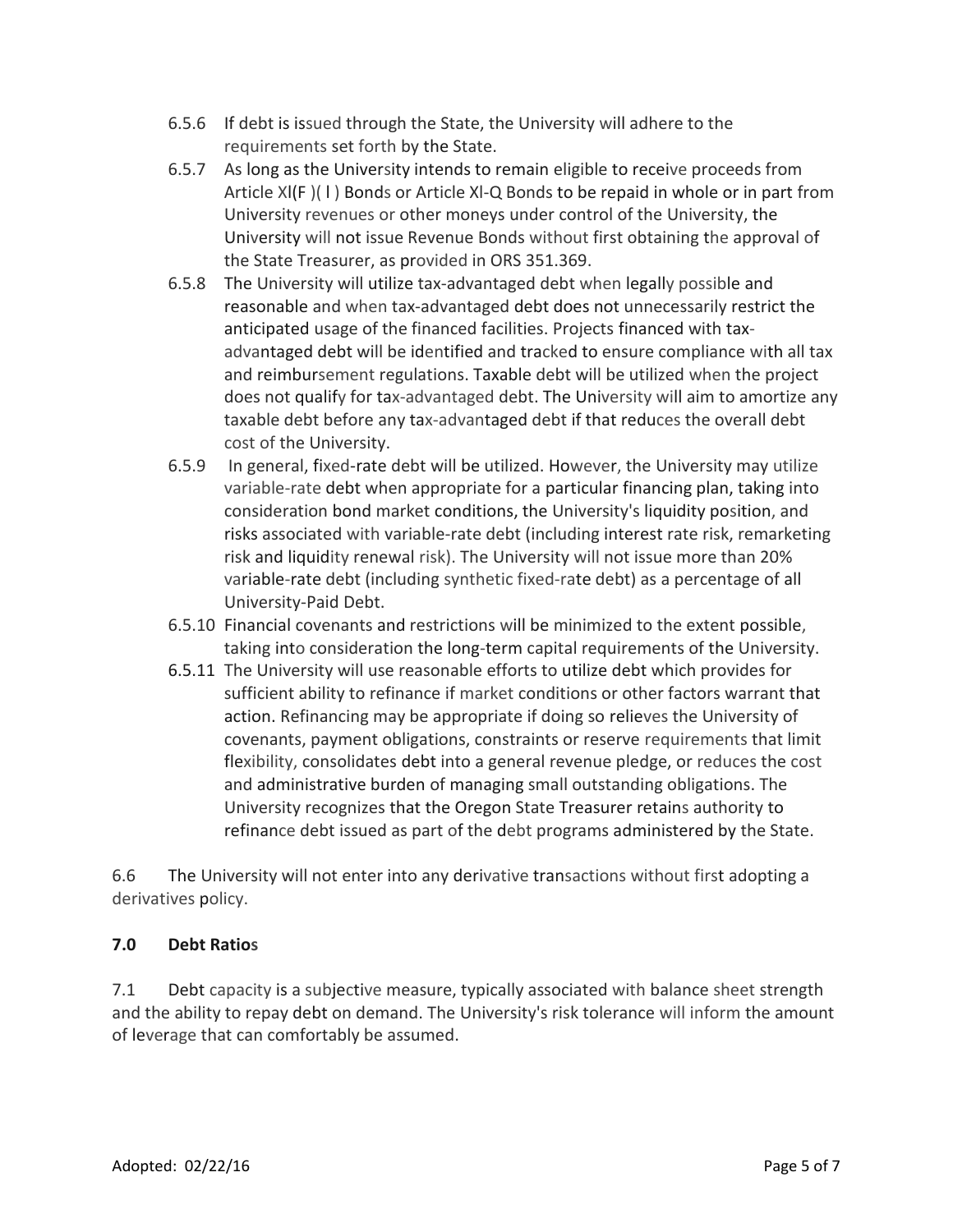7.2 Debt affordability is also a subjective measure and typically associated with income statement strength. Operating performance and the ability to meet debt service requirements will inform the affordability of existing and additional debt.

7.3 The University recognizes that its strategy and mission must be the primary drivers of its capital investment and use of debt. Although external credit ratings provide a view on debt capacity and affordability, the University does not manage its debt portfolio to achieve a specific rating. Success in achieving University objectives will over time result in a stronger financial profile and higher ratings.

7.4 The University will monitor five financial ratios to assist the Board in evaluating debt capacity and affordability, as described below.

- 7.4.1 Viability Ratio (balance sheet leverage ratio) Expendable Resources (including available resources of the Oregon Tech Foundation) *I* Debt *Measures the ability to repay debt with financial resources and the ability to use debt to strategically advance the University's mission*
- 7.4.2 Primary Reserve Ratio (income statement leverage ratio) Expendable Resources (including available resources of the Oregon Tech Foundation) *I* Total Expenditures *Measures whether financial resources are sufficient and flexible enough to support the University's mission*
- 7.4.3 Debt Burden Ratio (affordability ratio) Debt Service / Total Expenditures Minus Depreciation Plus Principal Payments *Measures the University's dependence on debt to finance its mission and the relative cost of borrowing to overall expenditures* Guideline maximum debt burden ratio= 7%
- 7.4.4 Debt Service Coverage (affordability ratio) 3-Year Average Net Operating Income Plus Non-Operating Revenues Plus Interest and Depreciation *I* Debt Service *Measures the sufficiency of operations on a cash flow basis to cover debt service*
- 7.4.5 Debt / Revenues (income statement leverage and affordability ratio) *Measures the amount of leverage relative to the size of operations*

7.5 All ratio calculations will be based on industry standards and include all "direct debt". In addition to bonds and bank debt, direct debt includes capital leases and any off-balance sheet or similar financing structures that would be considered on-credit.

7.6 Indirect debt, such as operating leases, is excluded from the above calculations. However, indirect debt is considered part of the University's "comprehensive debt", which is a